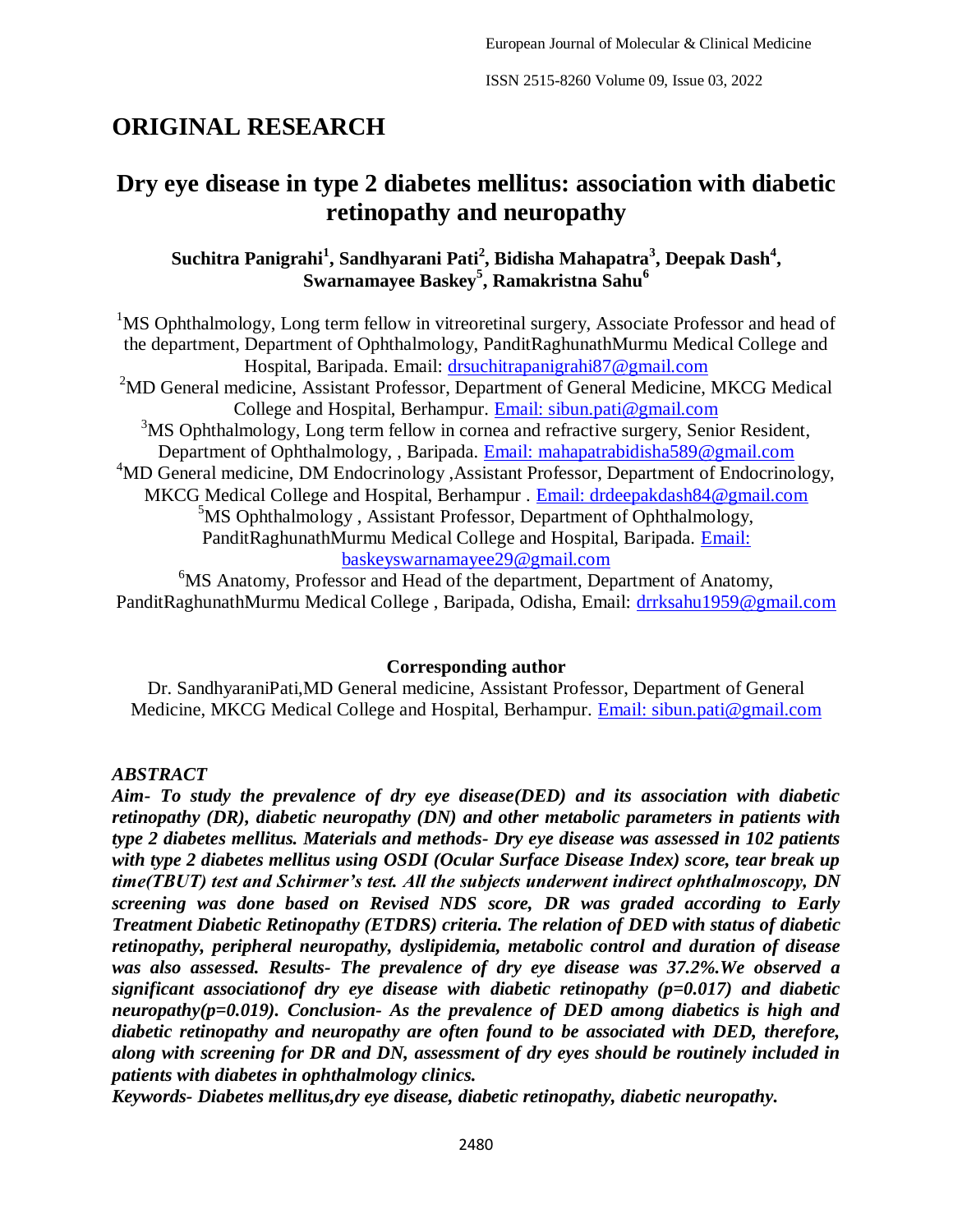## **Introduction**:

Diabetes Mellitus (DM) is presently one of the leading causes of non communicable disease related deaths worldwide. Currently,the prevalence of diabetes in India is estimated to be nearly 70 million.[1] While diabetic retinopathy (DR) and diabetic cataracts are well-known ocular complications, dry eye disease (DED), also referred to askeratoconjunctivitissicca, is also common among diabetics. Studies have reported the prevalence of DED to be as high as 54% in diabetes.[2] DED is defined as an abnormality in the qualityor quantity of tears or in tear dynamics due to anycause, resulting in ocular discomfort, visual disturbance,decreased tear film stability, and potential damage to theocular surface.[2]Damage to the microvasculature of the lacrimal gland accompanied by autonomic neuropathy might impair tear secretion in patients with long term diabetes.[3,4]Manaviat*et al*. found that DED was significantly associated with duration of diabetes and diabetic retinopathy.[2]Patients with diabetic retinopathy do not often complain of symptoms of dry eye, but they have pathological and clinical signs of DED.[5] Peripheral neuropathy in diabetic patients has been postulated as a causal factor for abnormal tear secretion [3],though Najafi*et al*.[6] reported no significant correlation between DED and DN. Effects of hyperglycemia on any component of the LFU may be transferred to the entire system via neural connections, leading to inadequate tear production or excessive tear loss, abnormalities in blinking, and changes in tear film composition causing DED.[7] In severe DED, tear film dysfunction aggravates the ocular surface, which induces a corneal epithelial defect, leading to secondary bacterial infection, corneal ulcers leading to visual impairment.[8]Thus, early diagnosis and treatment of dry eye is essential to avoid such complications. The relationship and association of complications of diabetes like diabetic retinopathy and diabetic neuropathy with DED is not well documented in India. Keeping this in mind, the present study was done to assess dry eye syndrome in patients with type 2 diabetes andexplore any association of DED with DR with DN.

## **Materials and methods**

## **Study design:**

A cross-sectional hospital based study consisting of 102 diabetic patients attending diabetes clinic in our hospital was undertaken to study dry eye disease(DED) in type 2 DM patients and its relationship with diabetic retinopathy and diabetic neuropathy.

## **Inclusion criteria**:

Adults over 30 years of age of either sex diagnosed to have type 2 DM who were willing to participate in the study were included.

## **Exclusion criteria**:

Patients who have undergone any ocular surgery in the past six months, contact lens users, patients on local or systemic medication which are known to cause dry eye such as topical antiglaucoma medications, antihypertensive medications, oral contraceptive pills, patients with other ocular surface disease and systemic disease which are known to cause dry eye other than diabetic mellitus such as various autoimmune diseases, parkinsonism, lupus and thyroid disorders,pregnant women and smokers were excluded from the study.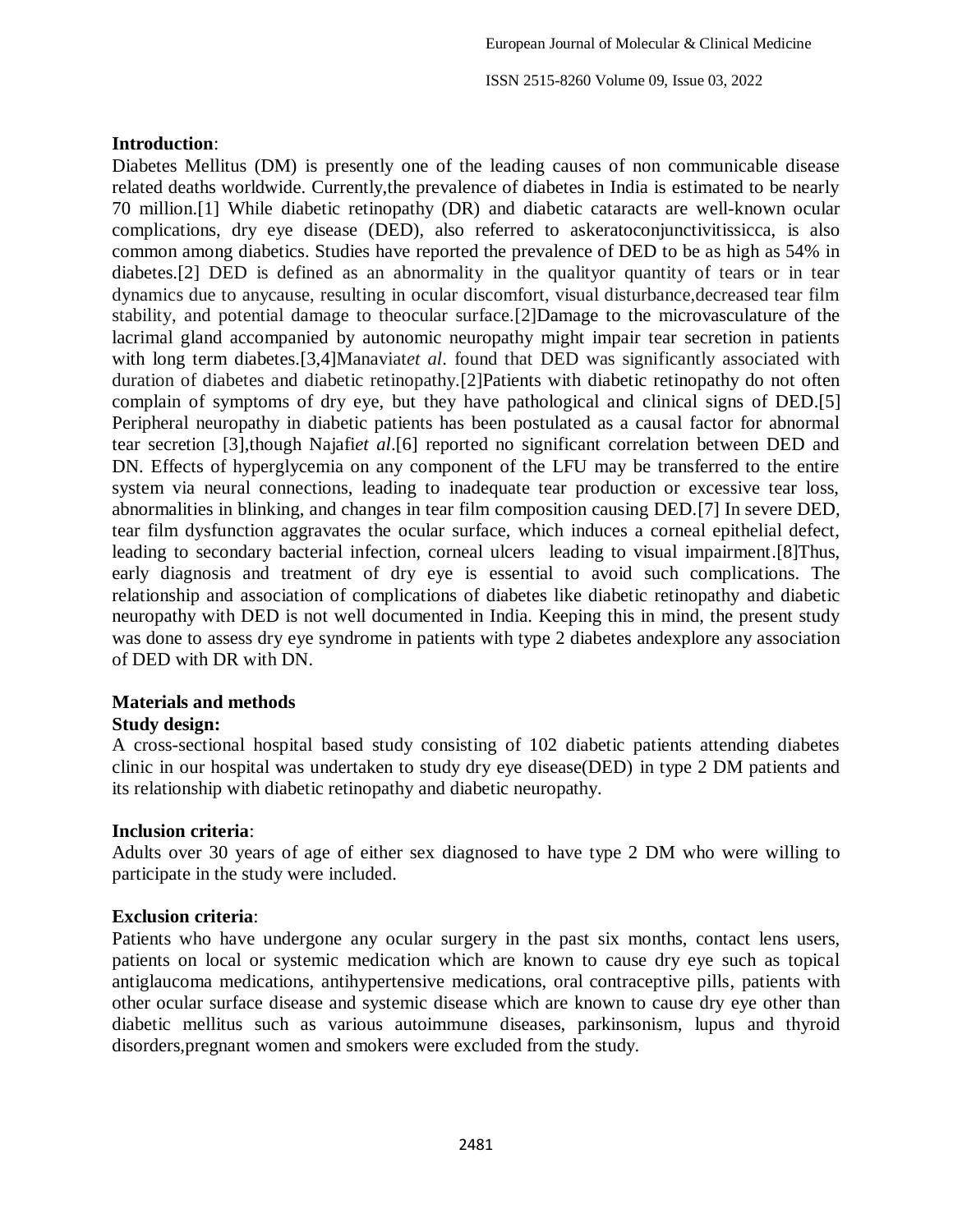## **Method of Data Collection:**

Written informed consent was obtained from all subjects and the research had the approval of the institutional review board and ethics committee and was carried out in accordance with the Declaration of Helsinki. Detailed history regarding duration of diabetes and treatment was taken. Data regarding dry eye was collected in terms of age, sex, presenting symptoms, duration, progression, and associated conditions. All study participants completed the Ocular Surface Disease Index (OSDI; Allergan, Inc., Irvine, CA, USA) questionnaire to score dry eye symptoms. The OSDI consists of 12 questions based on symptoms within the past 1 week. Brief general systemic examination was done. Revised NDS( neuropathy disablility score) was used to screen for diabetic peripheral neuropathy (Diabetes Research & Center, 2000); a score  $\geq 6$  points on a 10 point scale was defined as neuropathy. Blood samples were sent to laboratory for assessment of fasting blood sugar, postprandial blood sugar, glycosylated haemoglobin(HbA1c) and serum lipid profile. Participants with total cholesterol $\geq$  240mg/dl or high density lipoprotein< 40mg/dl or low-density lipoprotein ≥160mg/dl or triglycerides≥200mg/dl were defined as having dyslipidemia.

## **Ophthalmological Examination:**

Ophthalmic examination was carried out by assessing the visual acuity with Snellens chart, detailed anterior segment examination with slit-lamp to assess the condition of eyelid, meibomian gland, conjunctiva and cornea.Evaluation of the ocular surface and tear film was done by performing tear film break up time (TBUT) test and Schirmer"s I test (under topical anesthesia). TBUT value <10secs and Schirmer"s test value <10mm was taken as abnormal. Clinical evaluations were done on both eyes, and the mean of the two eyes was used for analysis. Since there is no international diagnostic standard for DED, in our study, diagnosis was established by OSDI score>12 along with positivity of one or both the tests(TBUT and Schirmer's I test).Detailed fundus examination was done under indirect ophthalmoscopy under mydriasis with 0.5% tropicamideeyedrop. Retinopathy, if present was classified as per Early Treatment of Diabetic Retinopathy Study such as non-proliferative diabetic retinopathy (NPDR), mild, moderate, and severe NPDR and PDR.

## **Statistical analysis:**

IBM-SPSS version 26 was used for statistical analysis.Results on continuous measurements are presented on mean ± standard deviation and results on categorical measurements are presented in number (%).The chi-square test, independent paired t test and Pearson correlation analyses were performed. A  $p$  value  $< 0.05$  was accepted as statistically significant.

## **Results**

In our study, 102 patients with type 2 diabetes were assessed. The subjects (66 males, 36 females) ranged in age from 31 to 81years. Out of 102 patients,38 patients (37.3%) had dry eye disease(DED). DED was observed in 34.8% males and 41.6% females. Prevalence of DED was 37.9% among patients ≤55years of age and 36.4% among those >55years. Mean duration of diabetes in our patients was 5.41±6.19years. Prevalence of DED was 34.4% in patients with  $\le$ 5 years of diabetes, 37.3% in patients with 5 $\le$ 10 years and 44% in patients with  $\ge$ 10 years duration of diabetes. Mean HbA1c(glycated hemoglobin) level of our patients was 8.95±2.12%. Mean Schirmer's value and TBUT value was significantly lower  $(p<0.001$  and  $p<0.001$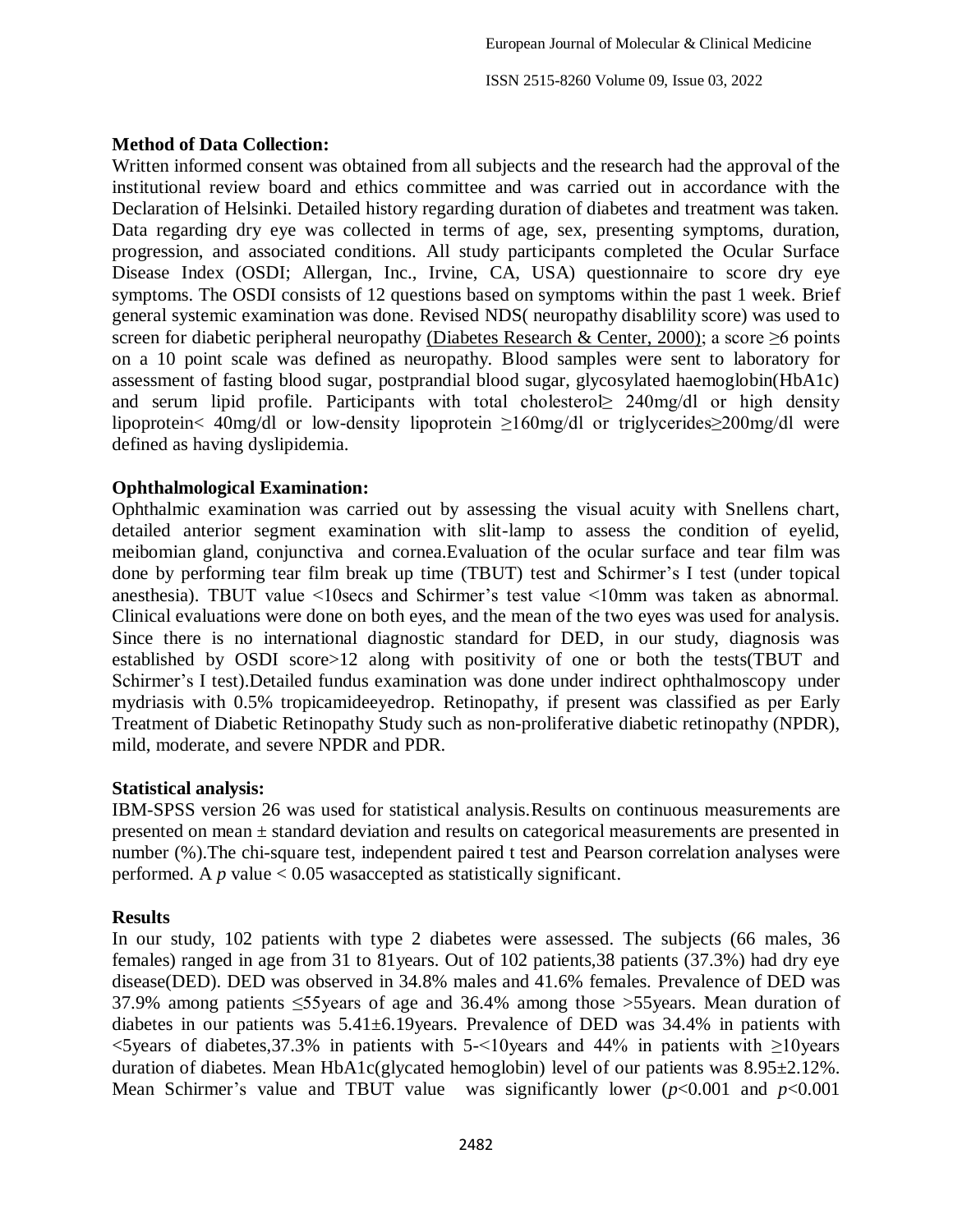respectively) among patients with DED, while mean OSDI score was significantly higher compared to patients without  $DED(p<0.001)$ . However, there was no significant association of DED with age( $p=0.517$ ), gender( $p=0.501$ ),duration of diabetes( $p=0.199$ ), HbA1c( $p=0.197$ ), type of treatment( OGLD vs insulin)( $p=0.192$ ) and components of lipid profile( $p>0.05$ ).(Table 1). Prevalence of DED was significantly higher in patients with DR(59%) than without DR(31.2%)( $p=0.017$ ). DR was observed in 21.5% of our patients. 9.3%( $n=6$ ) had mild NPDR,7.8%(n=5) had moderate NPDR, 7.8%(n=5) had severe NPDR and  $9.3\%$ (n=6) had PDR. Association of DED with DR was significant (*p*=0.017), but no significant association with grades of retinopathy  $(p=0.791)$  was observed. (Table 2). DED was significantly more prevalent among patients with DN(46.6%) than without DN(23.8%)( $p=0.019$ ). DED was more among patients with dyslipidemia (45%) than those without(26.1%), but association between them was not significant( $p=0.054$ ).(table1).

| <b>Factors</b>                                   | $DED (n=38)$      | Non DED $(n=64)$   | $P$ value |
|--------------------------------------------------|-------------------|--------------------|-----------|
| Age (years)                                      | 54.97±10.02       | 53.59±10.55        | 0.517     |
| Gender (Male/Female)                             | 23/15             | 43/21              | 0.501     |
| Duration of DM(years)                            | $6.43 \pm 7.17$   | $4.80 \pm 5.49$    | 0.199     |
| OSDI(score)                                      | $55.25 \pm 33.06$ | $16.01 \pm 23.61$  | < 0.001   |
| Schirmers (mm)                                   | $7.39 \pm 3.74$   | $18.56 \pm 5.17$   | < 0.001   |
| $T$ BUT $(s)$                                    | $5.42 \pm 2.37$   | $13.63 \pm 2.05$   | < 0.001   |
| <b>Fasting blood glucose</b><br>(mg/dl)          | 126.26±42.79      | 132.58±55.04       | 0.546     |
| Postprandial<br>blood<br>glucose<br>(mg/dl)      | 212.05±67.34      | 210.89±88.60       | 0.945     |
| $HbA1c(\%)$                                      | $9.31 \pm 2.31$   | $8.74 \pm 1.99$    | 0.197     |
| Type of treatment<br>(OGLD/Insulin)              | 28/10             | 54/10              | 0.192     |
| Total cholesterol(mg/dl)                         | $171 \pm 45.61$   | $167.53 \pm 38.06$ | 0.681     |
| Triglyceride (mg/dl)                             | 174.11±93.97      | $180.91 \pm 87.63$ | 0.713     |
| HDL(mg/dl)                                       | $41.95 \pm 7.28$  | $45.23 \pm 9.69$   | 0.074     |
| LDL(mg/dl)                                       | 86.37±24.32       | 85.58±25.54        | 0.878     |
| Diabetic<br>retinopathy(DR)<br>(present/absent)  | 13/25             | 9/55               | 0.017     |
| Diabetic<br>neuropathy(DN)<br>(present/absent)   | 28/10             | 32/32              | 0.019     |
| Diabetic<br>dyslipidemia(DL)<br>(present/absent) | 27/11             | 33/31              | 0.054     |

**Table1 :** Demographic and clinical characteristics of DED and non DED subjects among 102 diabetic patients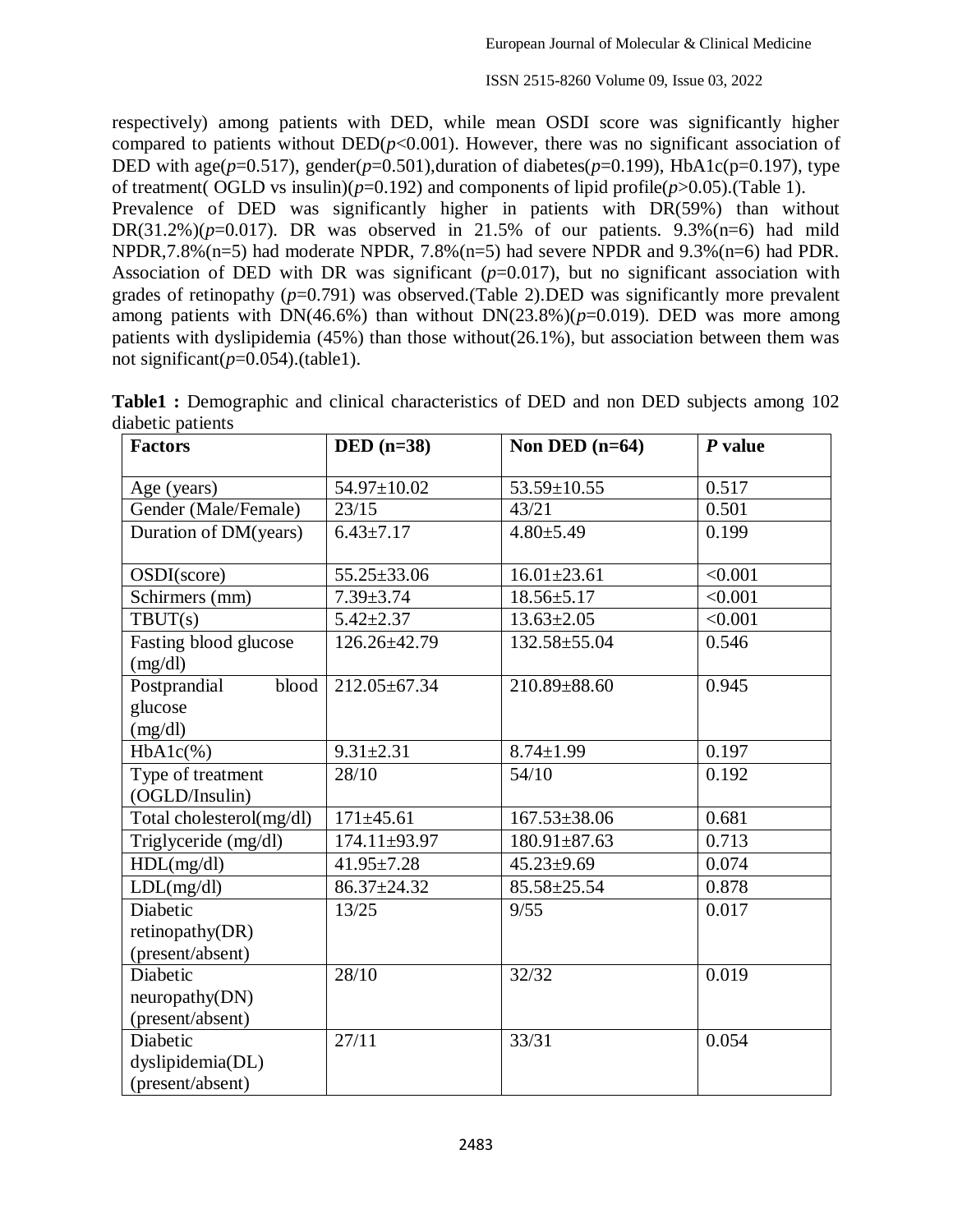| <b>of</b><br><b>Grades</b> | <b>DED</b>     | $(n=38)$ | <b>Non</b>     | <b>DED</b> | P value   |
|----------------------------|----------------|----------|----------------|------------|-----------|
| DR                         |                |          | $(n=64)$       |            |           |
|                            |                |          |                |            |           |
|                            | n              | (% )     | n              | $(\%)$     |           |
| No DR                      | 25             | (65.78)  | 55             | (85.93)    |           |
| Mild NPDR                  | 4              | (10.52)  | 2              | (3.12)     |           |
| Moderate                   | 3              | (7.89)   | $\overline{2}$ | (3.12)     |           |
| <b>NPDR</b>                |                |          |                |            |           |
| Severe                     | $\overline{2}$ | (5.26)   | 3              | (4.68)     |           |
| <b>NPDR</b>                |                |          |                |            |           |
| <b>PDR</b>                 | 4              | (10.52)  | $\overline{2}$ | (3.12)     | $P=0.791$ |

Table 2: Prevalence of DED among patients with different grades of DR

#### **Discussion**

Various studies have reported the prevalence of DED among diabetics ranging from 17.5% to 54.5%.[2,6,9-15] Prevalence of DED was 37.2% among type 2 diabetics in our study. Seifart*et al*.[9] found prevalence of dry eyes to be 52.8% among those with type 1 and type2 diabetes and 9.3% among the normal control subjects. In a retrospective review of 400 patients with dry eyes by Jain *et al*,[12] 80 (20%) patients had diabetes indicating diabetes to be a common systemic illness associated with DED. By direct measurement by tear lab osmolarity system, Najafi*et al*. [6] found prevalence of dry eyes to be 27.7 % among diabetics.Yazdani*et al*,[13] reported DED to be more prevalent among DM2 patients than those with DM1 (55% and 27% respectively, *P*=0.001). In a community-based study including 1360 subjects, the prevalence of dry eye diseasewas lower(17.5%) than that observed in hospital-based studies.[14]This wide range of variation in prevalence of DED in diabetics may be due the different methods used for diagnosisamong the studies varying from diagnosis based only on symptoms to diagnosis based on tear film osmolarity measurement. Also the climatic conditions of the region may affect prevalence of dry eyes among the subjects.Community based studies [14] reported lower prevalencecompared to hospital based studies due to poor glycemic control among those attending hospital.

## **Age, sex, duration of diabetes and glycatedhaemoglobin**

Though prevalence of dry eyes is reportedly more among females of higher age group than males due to menopause, such a phenomenon may be neutralized due to diabetes among diabetics. DED among female diabetics was higher in our study, but was not significant. Similarly, as age increases, due to tear film instability and alteration in lipid composition of tears, the incidence of dry eyes increases but no significant association of age with DED was seen in our patients. Various other studies have reported no significant association of DED with age and gender.[2,6,13,15] Few studies,[2,15]have reported increase in DED with increase in duration of diabetes while some other studies,[6,14]reported no significant association between the two. Mean duration of diabetes in our study population was less than others,[2,15] which may be the reason behind no significant association between the two in among our subjects.There was no significant relation of DED with the type of treatment(OGLD vs insulin)our patients were undergoing, similar to report by Najafi*et al*.[6] and Nepp*et al.*[16] Studies found positive correlation of dry eyes with HbA1c.<sup>[14,15,17]</sup> However, we didn't observe any significant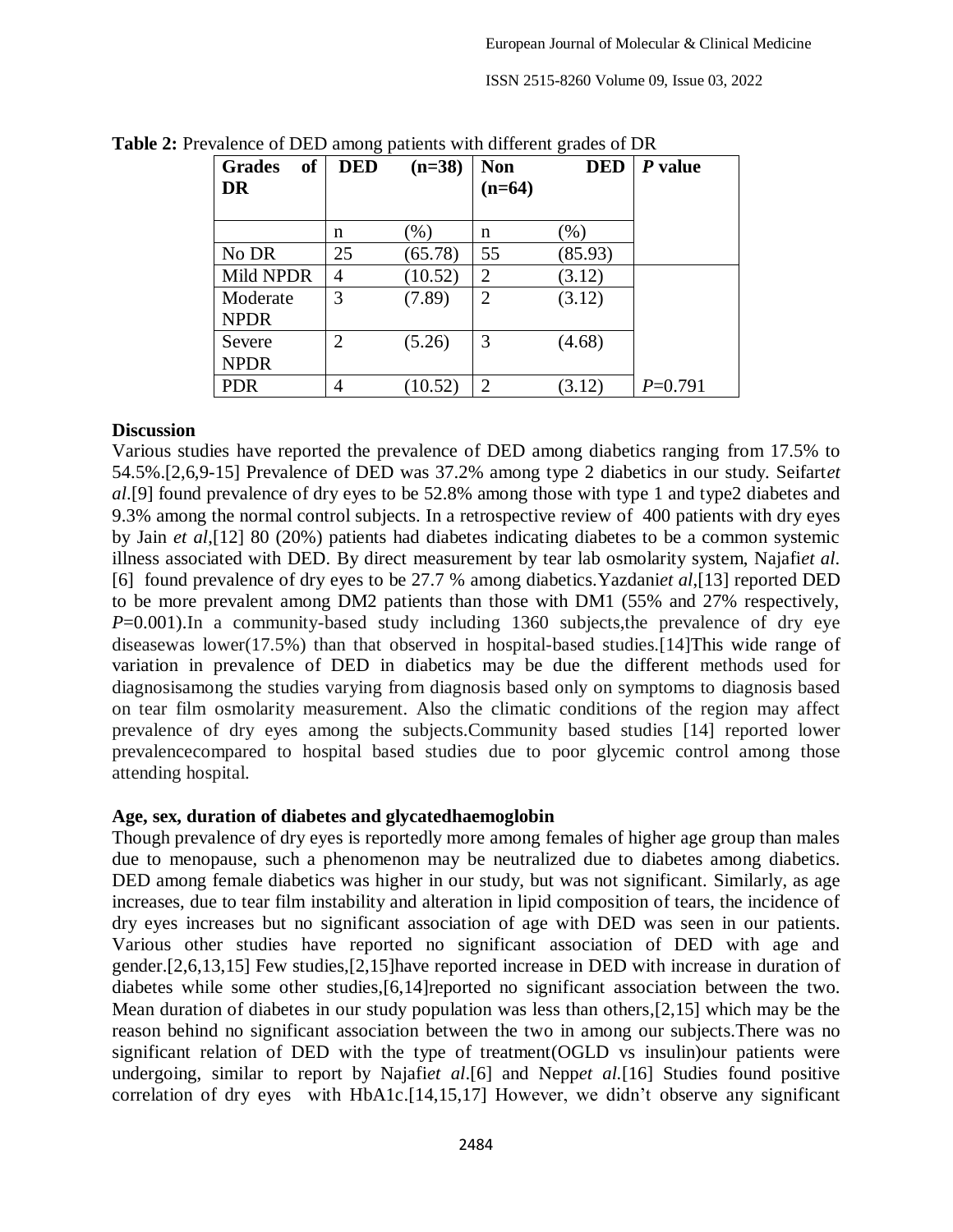relation between the two, similar to report by Yazdani*et* al.[13]Divya K *et al*.[15]reported positive correlation between HbA1c and OSDI score and inverse correlation between HbA1c and TBUT values similar to our study but in our study the association were not significant( $p<0.05$ ). However, mean OSDI score was found to be more among non diabetics than diabetics in a study by Beckman *et al*.[18]

## **Dry eye and diabetic retinopathy, neuropathy and dyslipidemia**

Prevalence of DR in our study was 21.5%, similar to Chennai Urban Rural Epidemiology Study (CURES)(22%).[20]Several studies have reported that patients with diabetic retinopathy had a higher chance of having TBUT<10 seconds and Schirmers value<10mm than those without diabetic retinopathy.[3,17,21,22] Significant association between DED and DR was seen in our study(p=0.017). Khurana*et al*.[23] found that patients with DR had 6.5times more chances ofsuffering from DED than patients without DR. All the stages of DR were nearly equally prevalent in our study and no significant association between DED and severity of DR was observed, unlike other studies.[6,16,17]Najafi*et al* stated that patients with DR are more prone to develop DED(specially PDR and CSME), which is not true for diabetic neuropathy(DN) and nephropathy.

However in our study, prevalence of DED in patients with DN was significantly higher than those without DN. Dogru et al showed that diabetic patients with peripheral neuropathy and poor metabolic control have lower tear film tests values as compared to controls.[3]Nerve fibers play an important role in the maintenance of normal function of the cornea and the integrity of the LFU. DED is particularly common in patients with Type 2 diabetes complicated with polyneuropathy (PN). Impaired corneal neurons and reduced corneal sensitivity have been reported in diabetic patients with PN.[24] Long term uncontrolled diabetes may lead to impaired corneal sensations and result in lack of symptoms of dry eye resulting in lower OSDI score as was reported among patients with longer duration of diabetes in a hospital based study.[2]

Elevated cholesterol levels is known to cause lipid concentration alteration in tear film of eye resulting in tear film instability and dry eyes. Several studies found significant association between DED and dyslipidemia.[25,26] Many studies have studied the association of DR with diabetic dyslipidemia,[27] and a conclusive link still remains elusive,but,no studies so far have evaluated the prevalence of dyslipidemia with DED among diabetics.DED was more prevalent among our patients with dyslipidemia but the association was not significant.

## **Limitations**

Our study has few limitations. We had not performed tear film osmolarity assessment which is an objective test for the diagnosis and follow-up of DED as its not a widely used diagnostic tool in a developing country like India. However, test combination of OSDI/Schirmer test/TFBUT has been shown to have an accuracy of 99.3% for the diagnosis of DED.[4] Small sample size and conduct of the study as a cross sectional study at a single site are other potential limitations of the study. Lack of control group is another limitation in our study. Corneal sensation could not be assessed due to lack of access to corneal aesthesiometry. Further studies on large samples with control group with the inclusion of tests such as corneal esthesiometry and tear osmolarity, will provide valuable insight into the potential mechanisms and treatment options for diabetic DED.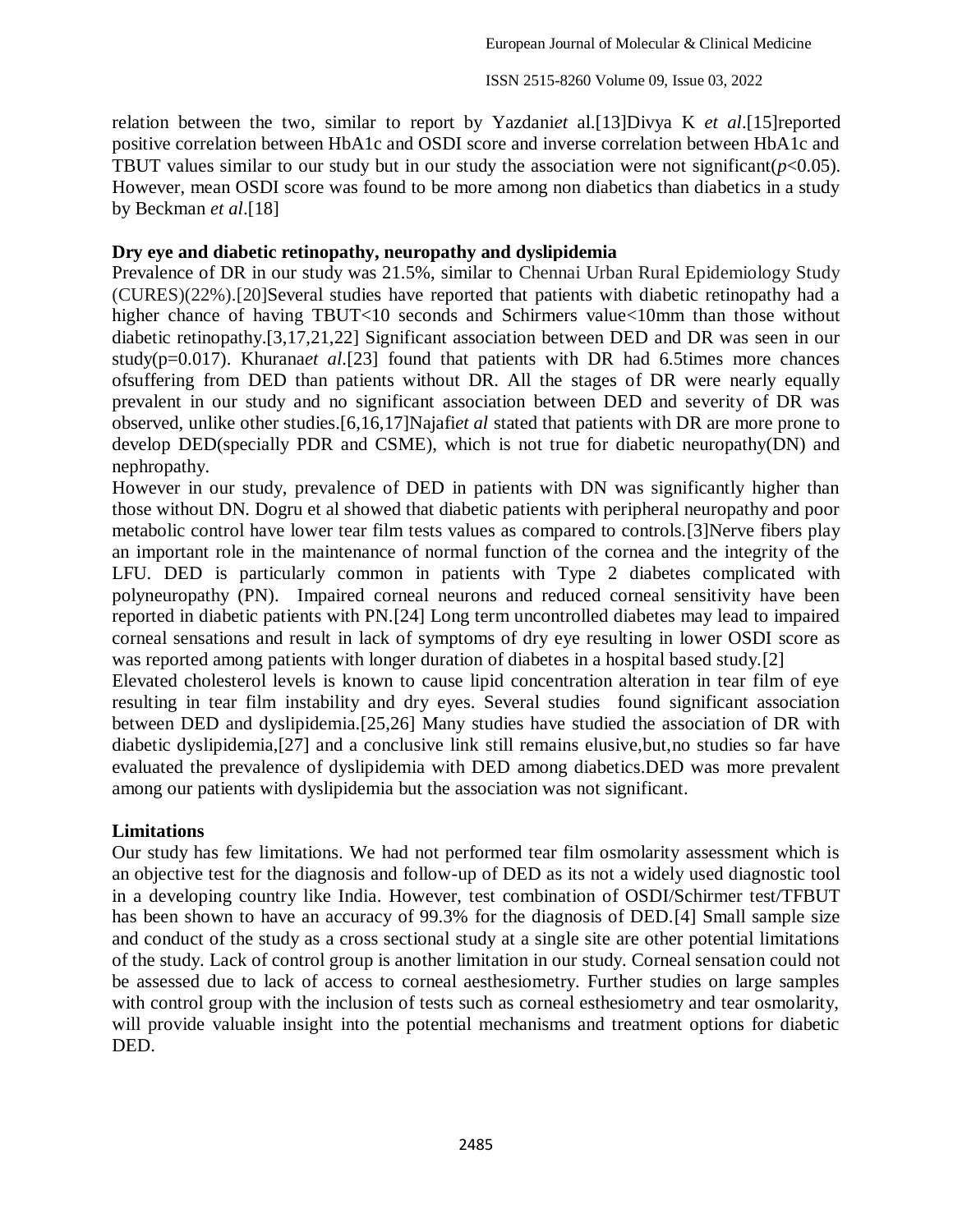## **Conclusion**

DED is a common complication of diabetes, which is often neglected. Its possibility should be kept in mind while dealing cases with diabetes in our clinics. Since both DR and DN is associated with higher prevalence of DED, and patients with DR mostly have associated features of neuropathy, therefore, any case with DR should be assessed for DED and referred for neuropathy assessment and needful to prevent avoidable blindness.

*Funding:* This research received no specific grant from any funding agency in the public, commercial, or not-for-profit sectors.

*Declaration of conflicting interests:* "The Author(s) declare(s) that there is no conflict of interest".

## **References**

- 1. Mathews E, Thomas E, Absetz P, D'Esposito F, Aziz Z, Balachandran S, Daivadanam M, Thankappan KR, Oldenburg B. Cultural adaptation of a peer-led lifestyle intervention program for diabetes prevention in India: the Kerala diabetes prevention program (K-DPP). BMC Public Health. 2018 Jan 4;17(1):974. doi: 10.1186/s12889-017-4986-0. PMID: 29298703; PMCID: PMC6389141.
- 2. Manaviat MR, Rashidi M, Afkhami-Ardekani M, Shoja MR. Prevalence of dry eye syndrome and diabetic retinopathy in type 2 diabetic patients. BMC Ophthalmol. 2008 Jun 2;8:10. doi: 10.1186/1471-2415-8-10. PMID: 18513455; PMCID: PMC2435518.
- 3. Dogru M, Katakami C, Inoue M. Tear function and ocular surface changes in noninsulin-dependent diabetes mellitus. Ophthalmology. 2001 Mar;108(3):586-92. doi: 10.1016/s0161-6420(00)00599-6. PMID: 11237914.
- 4. Alves M, Reinach PS, Paula JS, Vellasco e Cruz AA, Bachette L, Faustino J, Aranha FP, Vigorito A, de Souza CA, Rocha EM. Comparison of diagnostic tests in distinct well-defined conditions related to dry eye disease. PLoS One. 2014 May 21;9(5):e97921. doi: 10.1371/journal.pone.0097921. PMID: 24848115; PMCID: PMC4029783.
- 5. Nielsen NV, Lund FS. Diabetic polyneuropathy. Corneal sensitivity, vibratory perception and Achilles tendon reflex in diabetics. ActaNeurol Scand. 1979 Jan;59(1):15-22. doi: 10.1111/j.1600- 0404.1979.tb02906.x. PMID: 433574.
- 6. Najafi L, Malek M, Valojerdi AE, Aghili R, Khamseh ME, Fallah AE, Tokhmehchi MR, Behrouz MJ. Dry eye and its correlation to diabetes microvascular complications in people with type 2 diabetes mellitus. J Diabetes Complications. 2013 Sep-Oct;27(5):459-62. doi: 10.1016/j.jdiacomp.2013.04.006. Epub 2013 May 30. PMID: 23726741.
- 7. "Research in dry eye: report of the Research Subcommittee of the International Dry Eye WorkShop (2007)," *The Ocular Surface*, vol. 5, no. 2, pp. 179–193, 2007.
- 8. Zhang X, Zhao L, Deng S, Sun X, Wang N. Dry Eye Syndrome in Patients with Diabetes Mellitus: Prevalence, Etiology, and Clinical Characteristics. J Ophthalmol. 2016;2016:8201053. doi: 10.1155/2016/8201053. Epub 2016 Apr 26. PMID: 27213053; PMCID: PMC4861815.
- 9. Seifart U, Strempel I. TrockenesAuge und Diabetes mellitus [The dry eye and diabetes mellitus]. Ophthalmologe. 1994 Apr;91(2):235-9. German. PMID: 8012143.
- 10. Jin J, Chen LH, Liu XL, Jin GS, Lou SX, Fang FN. [Tear film function in non-insulin dependent diabetics]. Zhonghua Yan KeZaZhi. 2003 Jan;39(1):10-3. Chinese. PMID: 12760806.
- 11. Goebbels M. Tear secretion and tear film function in insulin dependent diabetics. Br J Ophthalmol. 2000 Jan;84(1):19-21. doi: 10.1136/bjo.84.1.19. PMID: 10611093; PMCID: PMC1723218.
- 12. Jain S. Dry eyes in diabetes. Diabetes Care. 1998 Aug;21(8):1375; disscusion 1375-6. doi: 10.2337/diacare.21.8.1375. PMID: 9702459.
- 13. Yazdani-Ibn-Taz MK, Han MM, Jonuscheit S, Collier A, Nally JE, Hagan S. Patient-reported severity of dry eye and quality of life in diabetes. ClinOphthalmol. 2019 Jan 25;13:217-224. doi: 10.2147/OPTH.S184173. PMID: 30774302; PMCID: PMC6354694.